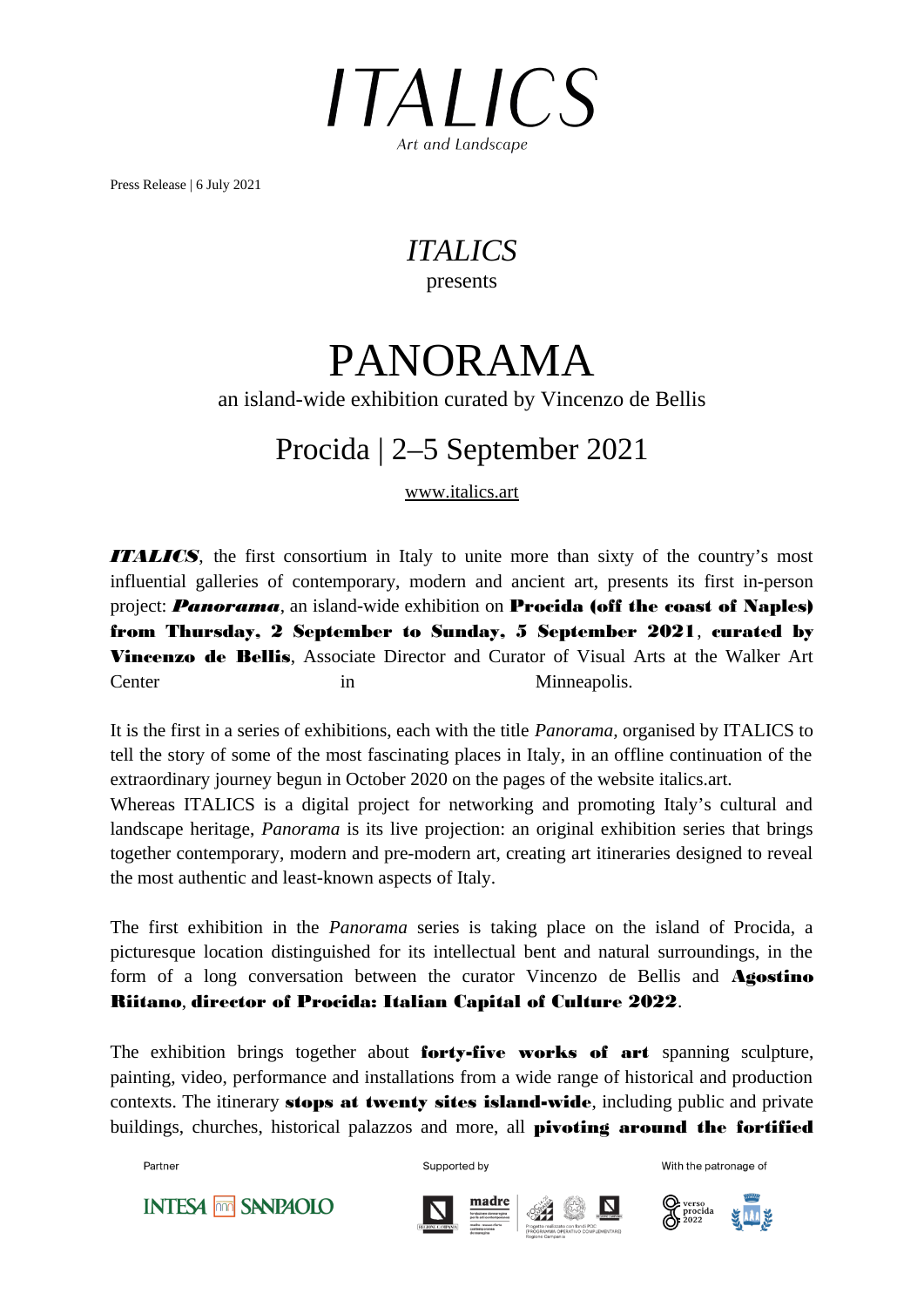

village of Terra Murata, dominated by Palazzo d'Avalos (1563), a former prison citadel.

With this project, the island is getting ready to **host a unique cultural initiative** in view of 2022, when Procida will become the Italian Capital of Culture, and *Panorama* was inspired by one of the main suppositions of the project of the director of Procida 2022, Agostino Riitano: *"The island is a place of exploration, experimentation and knowledge, a model for contemporary cultures. It preserves the meanings of existence and yet it is involved in processes of identity construction/deconstruction, abandonment/absence, loss and formation of bonds: the island is risk of separation and confinement, it is opportunity for new beginnings, discovery and regeneration, it is the supreme elsewhere, concealing treasures, or a place of escape, an expedient for the search for happiness."*

As explained by the exhibition curator, Vincenzo de Bellis: *"Its experiential nature, far removed from the wandering about that is now increasingly constrained by rules requiring separation from works in museums, offers a new opportunity for engaging with the works directly and at close range. All too often in the recent past, we have seen how attempts to reconcile the aesthetic and social aspects of art have sometimes been detrimental to the one and even more often the other.* Panorama *seeks to restore balance to this dynamic, rendering the aesthetic value of art inclusive, sustainable and in a relationship of reciprocal exchange with the area."*

Through constant dialogue and comparison of notes, Vincenzo de Bellis and Agostino Riitano highlight a few of the key features of the project: **the relationship between work of** art and a highly distinctive space like that of the island, social potential, understood as an attempt to update communication and the use of art and, lastly, **dialogue** with institutions. Spreading the project throughout the island, *Panorama* presents not just Procida's works of art but also its houses, churches, streets, terraces, piazzas and even residents.

*Panorama* fully embraces the founding principle of *ITALICS*, which is expressed in the subtitle *Art and Landscape*: the opportunity to interpret the landscape and its layered history, built up over centuries of human activity, through art and the relationships that it can create between visitors and the area, beyond all temporal or media classification.

With *Panorama, ITALICS* is renewing its commitment to promote the beauty of Italy in all its profound complexity, through the eyes of Italian gallerists.

Partner

Supported by





With the patronage of



**INTESA MM SANPAOLO**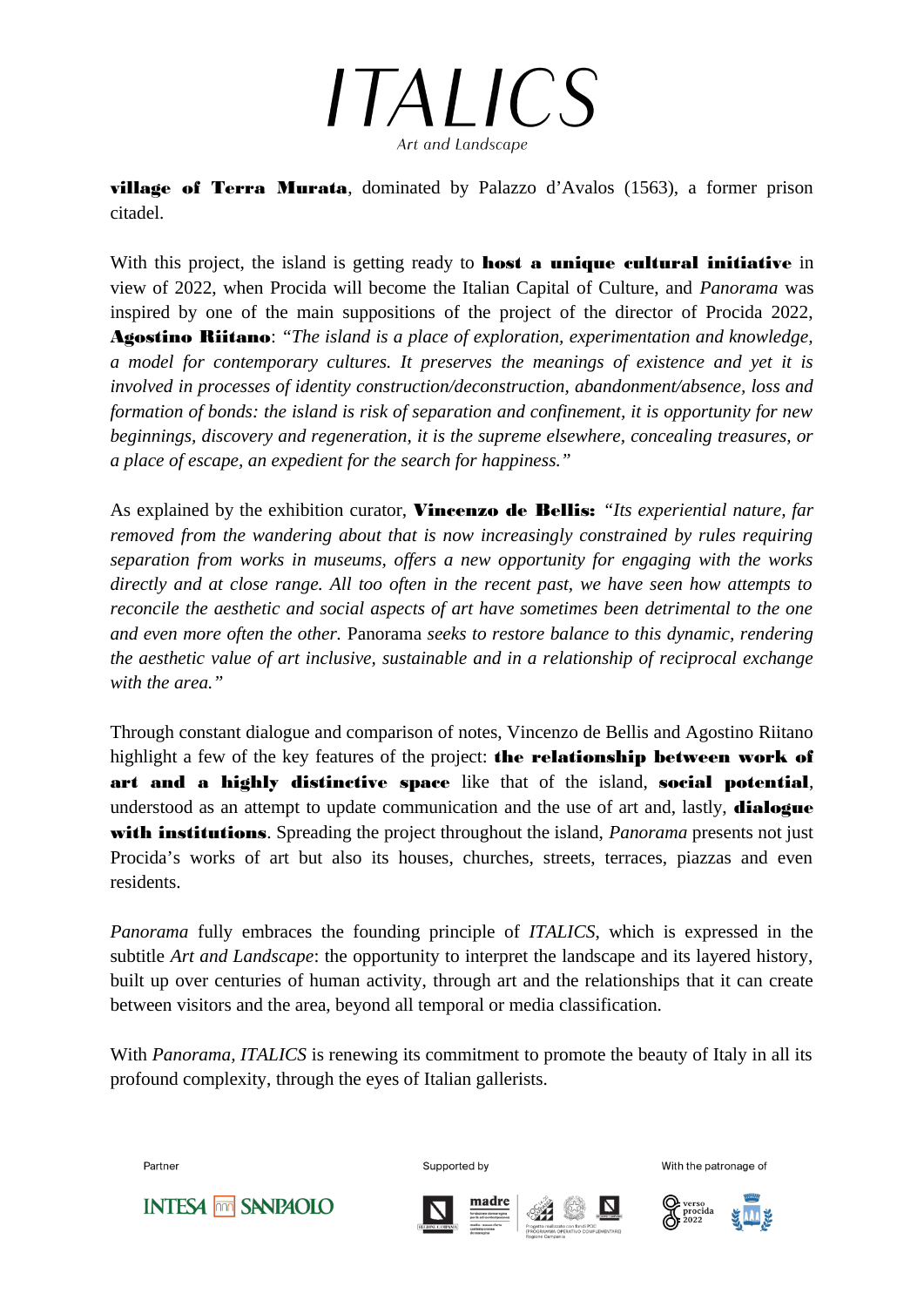

*Panorama* is made possible by Intesa Sanpaolo, *ITALICS'* project Partner, with additional support from the Region of Campania and the Fondazione Donnaregina per le arti contemporanee - museo Madre, and the sponsorship of the Municipality of Procida. The exhibition is part of the program 'Towards Procida 2022'.

INFO *ITALICS* Art and Landscape www.italics.art @italics.art

### Press Contacts

### PCM Studio di Paola C. Manfredi

Via Carlo Farini, 70 - 20159 Milan | www.paolamanfredi.com Federica Farci, +39 342 0515 787 | federica@paolamanfredi.com italics@paolamanfredi.com

### ITALICS Art and Landscape

ITALICS is a consortium of more than sixty of Italy's most influential galleries of contemporary, modern and pre-modern art. The project was created with the aim of presenting Italy through the eyes of gallerists and promoting the melding of history, art, culture and landscape that distinguishes it and makes it unique in all the world.

ITALICS opens up the cultural production of its galleries, rooted in entrepreneurship and vast professional expertise, to a national and international audience of collectors and specialists. At the same time, ITALICS also addresses a more general public, offering the Italian landscape and its endless layers of art and culture, built up over time and across space, through special programmes both in-person and online at italics.art.

The idea for the project first came to Lorenzo Fiaschi (Galleria Continua) and Pepi Marchetti Franchi (Gagosian) on 25 April 2020, during the Covid-19 lockdown: developing a new form of cultural experience for art lovers that is truly in step with the digital age we are living in today. A work group was set up around this idea that included **Alfonso Artiaco**, Ludovica Barbieri (Massimo De Carlo), Massimo Di Carlo (Gallería dello Scudo), Francesca Kaufmann (kaufmann repetto), Massimo Minini, Franco Noero and Carlo Orsi. Driven by the desire to create an Italian network rooted in collaboration and shared experience, the nine gallerists invited another fiftyfour to take part in the project, chosen from among Italy's leading galleries of contemporary, modern and pre-modern art, together forming a consortium of sixty-three professionals: A arte Invernizzi, Antonacci Lapiccirella Fine Art, Apalazzogallery, Alfonso Artiaco, Bacarelli, Bottegantica, Botticelli Antichità, Tommaso Calabro Galleria d'Arte, Cantore Galleria Antiquaria, Cardi Gallery, Alessandro Cesati, Galleria Continua,

Partner

**INTESA MM SANPAOLO** 



Supported by



P verso<br>procida<br>CF 2022

With the patronage of